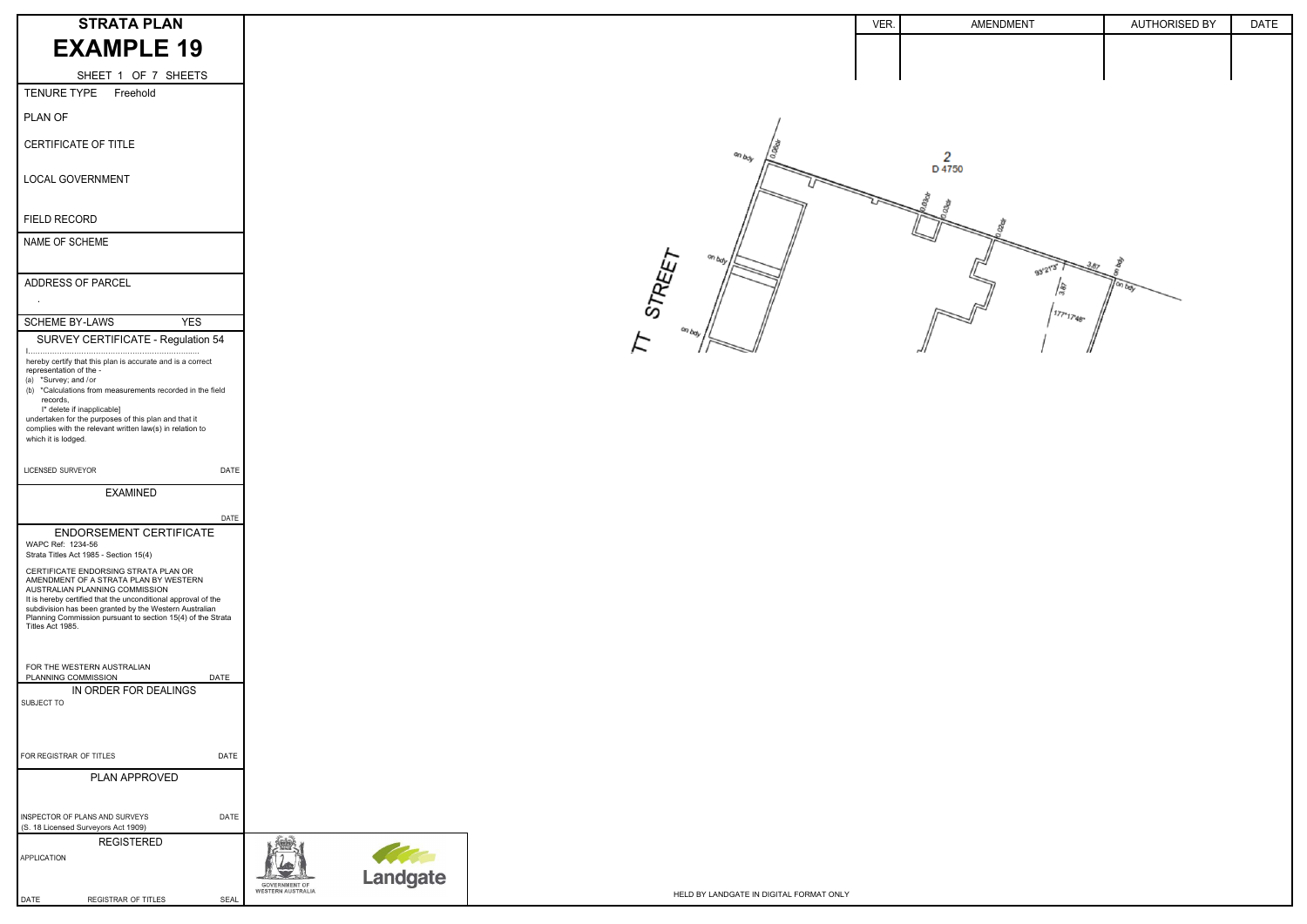THE BOUNDARIES OF THE LOTS OR PARTS OF THE LOTS WHICH ARE BUILDINGS SHOWN ON THE STRATA PLAN ARE THE INNER SURFACES OF THE WALLS, THE UPPER SURFACE OF THE FLOOR AND THE UNDER SURFACE OF THE CEILING AS PROVIDED BY SECTION 3(2)(a) OF THE STRATA TITLES ACT 1985. EXAMPLE 19<br>
SHEET 2 OF 7 SHEETS<br>
THE BOUNDARIES OF THE LOTS OR<br>
OTS WHICH ARE BUILDINGS SHOWN<br>
TIRATA PLAN ARE THE INNER SURFACE OF THE CEILIN<br>
HALLS, THE UPPER SURFACE OF THE CEILIN<br>
TRUDER SURFACE OF THE CEILIN<br>
THE UPPE

SHEET 2 OF 7 SHEETS

THE STRATUM OF THE PART LOTS EXTERNAL TO THE BUILDING (CARBAYS - CB) EXTENDS BETWEEN THE UPPER SURFACE OF THEIR FLOOR TO THE UNDER SIDE OF THEIR CEILING.

ALL ANGLES 90° UNLESS STATED OTHERWISE.

ALL DISTANCES MEASURED FROM OUTSIDE FACE OF WALLS.





 $1:200 \text{ @A3 } \underbrace{0.25}_{0.25} = 5 \qquad 7.5 \qquad 10.5$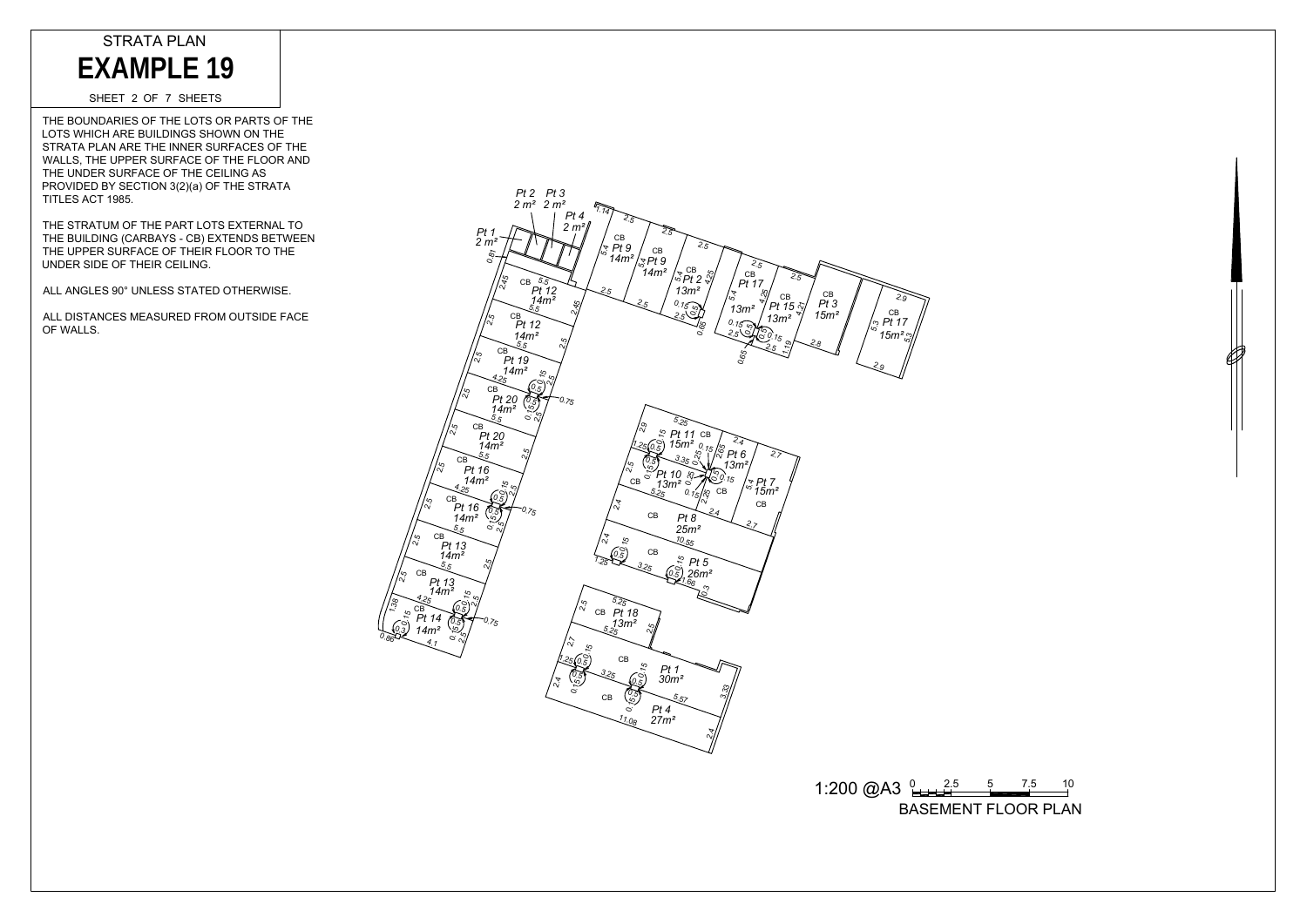THE BOUNDARIES OF THE LOTS OR PARTS OF THE LOTS WHICH ARE BUILDINGS SHOWN ON THE STRATA PLAN ARE THE INNER SURFACES OF THE WALLS, THE UPPER SURFACE OF THE FLOOR AND THE UNDER SURFACE OF THE CEILING AS PROVIDED BY SECTION 3(2)(a) OF THE STRATA TITLES ACT 1985. EXAMPLE 19<br>
SHEET 3 OF 7 SHEETS<br>
HE BOUNDARIES OF THE LOTS OR<br>
TRATA PLAN ARE BUILDINGS SHOW<br>
TRATA PLAN ARE BUILDINGS SHOW<br>
MALLS, THE UPPER SURFACE OF THE CEILI<br>
TRES ACT 1985.<br>
ND, WHERE APPLICABLE,<br>
HE BOUNDARIES OF TH

SHEET 3 OF 7 SHEETS

AND, WHERE APPLICABLE,

THE BOUNDARIES OF THE PART LOTS WHICH ARE BALCONIES (B) AND COURTYARDS (C) ARE THE INNER SURFACE OF THE WALLS AND EDGE OF CONCRETE WHERE APPLICABLE.

THE STRATUM OF THE BALCONIES (B) EXTENDS FROM THE UPPER SURFACE OF THE BALCONY FLOOR TO THE PROLONGATION OF THE UNDERSIDE OF THE CEILING OF THEIR RESPECTIVE ADJOINING PART LOT, EXCEPT WHERE COVERED.

THE STRATUM OF THE COURTYARDS (C) EXTENDS FROM THE UPPER SURFACE OF THE COURTYARD FLOOR TO THE PROLONGATION OF THE UNDERSIDE OF THE CEILING OF THEIR RESPECTIVE ADJOINING PART LOT, EXCEPT WHERE COVERED.

ALL ANGLES 90° UNLESS STATED OTHERWISE.

ALL DISTANCES MEASURED FROM OUTSIDE FACE OF WALLS.



 $1:200 \text{ @A3 } \underset{2 \text{}}{\underbrace{0 \cdot 2.5}} \underset{3 \text{}}{\underbrace{5 \cdot 5}} \underset{5}{\underbrace{7.5 \cdot 10}}$ 

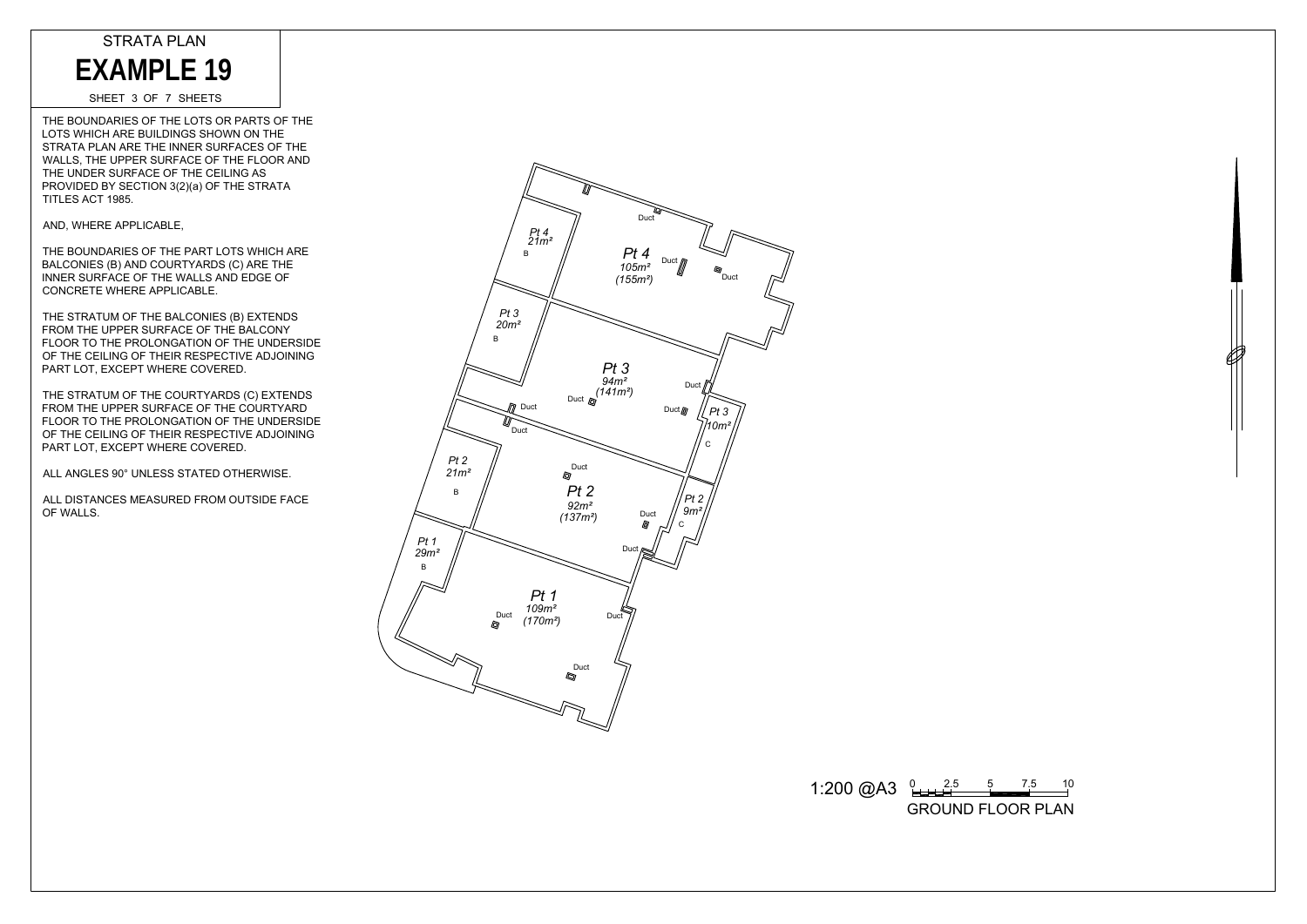SHEET 4 OF 7 SHEETS

THE BOUNDARIES OF THE LOTS OR PARTS OF THE LOTS WHICH ARE BUILDINGS SHOWN ON THE STRATA PLAN ARE THE INNER SURFACES OF THE WALLS, THE UPPER SURFACE OF THE FLOOR AND THE UNDER SURFACE OF THE CEILING AS PROVIDED BY SECTION 3(2)(a) OF THE STRATA TITLES ACT 1985. EXAMPLE 19<br>
SHEET 4 OF 7 SHEETS<br>
HE BOUNDARIES OF THE LOTS OR<br>
TRATA PLAN ARE BUILDINGS SHOW<br>
TRATA PLAN ARE THE INNER SURFACE OF THE CEILI<br>
HE UNDER SURFACE OF THE CEILI<br>
TLES ACT 1985.<br>
ND, WHERE APPLICABLE,<br>
HE BOUNDARI

AND, WHERE APPLICABLE,

THE BOUNDARIES OF THE PART LOTS WHICH ARE BALCONIES (B) AND COURTYARDS (C) ARE THE INNER SURFACE OF THE WALLS AND EDGE OF CONCRETE WHERE APPLICABLE.

THE STRATUM OF THE BALCONIES (B) EXTENDS FROM THE UPPER SURFACE OF THE BALCONY FLOOR TO THE PROLONGATION OF THE UNDERSIDE OF THE CEILING OF THEIR RESPECTIVE ADJOINING PART LOT, EXCEPT WHERE COVERED.

THE STRATUM OF THE COURTYARDS (C) EXTENDS FROM THE UPPER SURFACE OF THE COURTYARD FLOOR TO THE PROLONGATION OF THE UNDERSIDE OF THE CEILING OF THEIR RESPECTIVE ADJOINING PART LOT, EXCEPT WHERE COVERED.

ALL ANGLES 90° UNLESS STATED OTHERWISE.

ALL DISTANCES MEASURED FROM OUTSIDE FACE OF WALLS.





1:200  $\textcircled{2}$ A3  $\frac{0.25}{0.25}$   $\frac{5}{10}$   $\frac{7.5}{10}$   $\frac{10}{10}$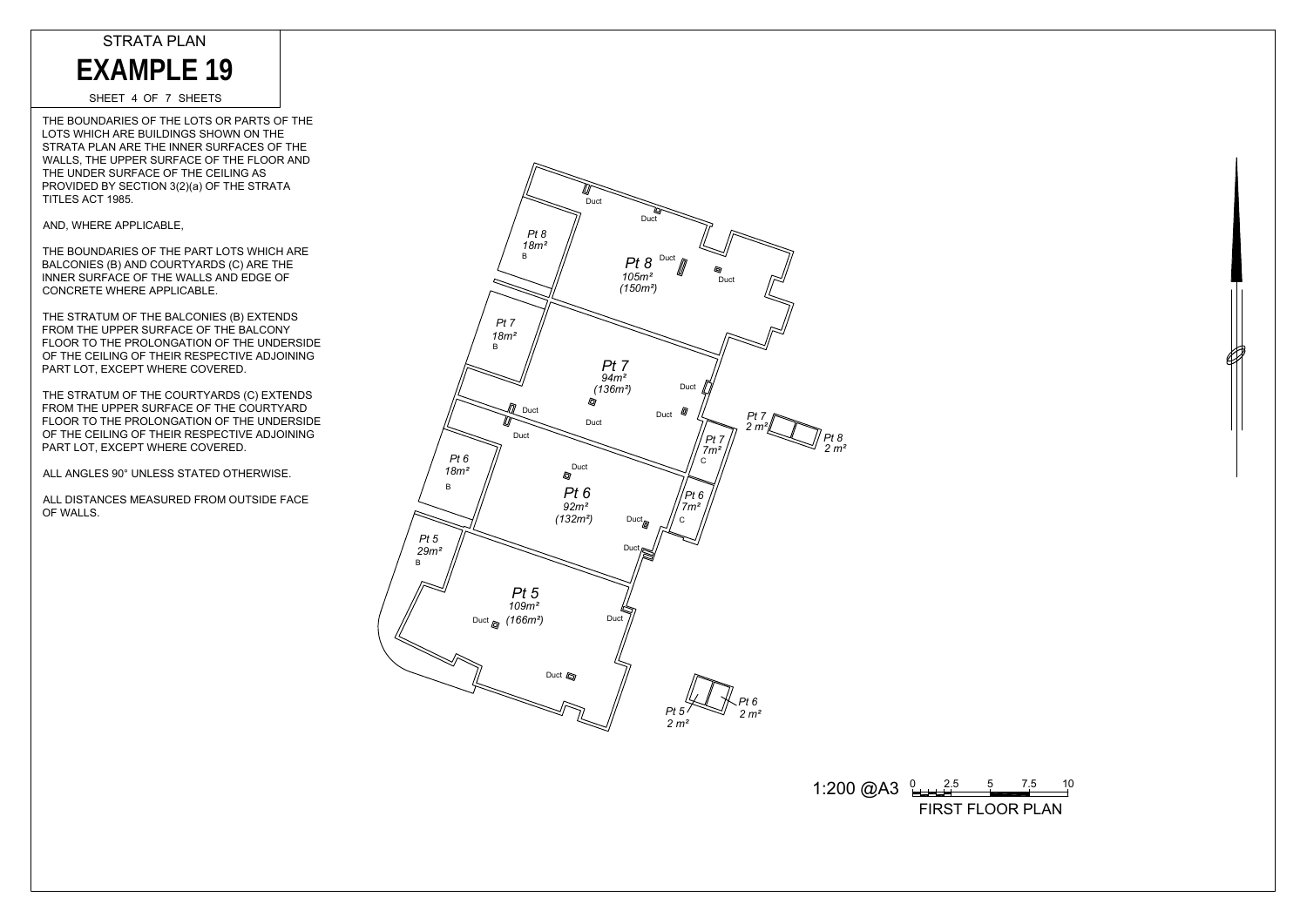SHEET 5 OF 7 SHEETS

THE BOUNDARIES OF THE LOTS OR PARTS OF THE LOTS WHICH ARE BUILDINGS SHOWN ON THE STRATA PLAN ARE THE INNER SURFACES OF THE WALLS, THE UPPER SURFACE OF THE FLOOR AND THE UNDER SURFACE OF THE CEILING AS PROVIDED BY SECTION 3(2)(a) OF THE STRATA TITLES ACT 1985. EXAMPLE 19<br>
SHEET 5 OF 7 SHEETS<br>
HE BOUNDARIES OF THE LOTS OR<br>
OTS WHICH ARE BUILDINGS SHOWN<br>
TRATA PLAN ARE THE INNER SURF-<br>
MALLS, THE UPPER SURFACE OF THE CEILIN<br>
HALLS, THE UPPER SURFACE OF THE CEILIN<br>
FROWDED BY SECTI

AND, WHERE APPLICABLE,

THE BOUNDARIES OF THE PART LOTS WHICH ARE BALCONIES (B) AND COURTYARDS (C) ARE THE INNER SURFACE OF THE WALLS AND EDGE OF CONCRETE WHERE APPLICABLE.

THE STRATUM OF THE BALCONIES (B) EXTENDS FROM THE UPPER SURFACE OF THE BALCONY FLOOR TO THE PROLONGATION OF THE UNDERSIDE OF THE CEILING OF THEIR RESPECTIVE ADJOINING PART LOT, EXCEPT WHERE COVERED.

THE STRATUM OF THE COURTYARDS (C) EXTENDS FROM THE UPPER SURFACE OF THE COURTYARD FLOOR TO THE PROLONGATION OF THE UNDERSIDE OF THE CEILING OF THEIR RESPECTIVE ADJOINING PART LOT, EXCEPT WHERE COVERED.

ALL ANGLES 90° UNLESS STATED OTHERWISE.

ALL DISTANCES MEASURED FROM OUTSIDE FACE OF WALLS.



 $1:200 \text{ @A3 } \underset{2.11 \text{ A}}{0} \underset{1.21 \text{ A}}{0.1}$ 

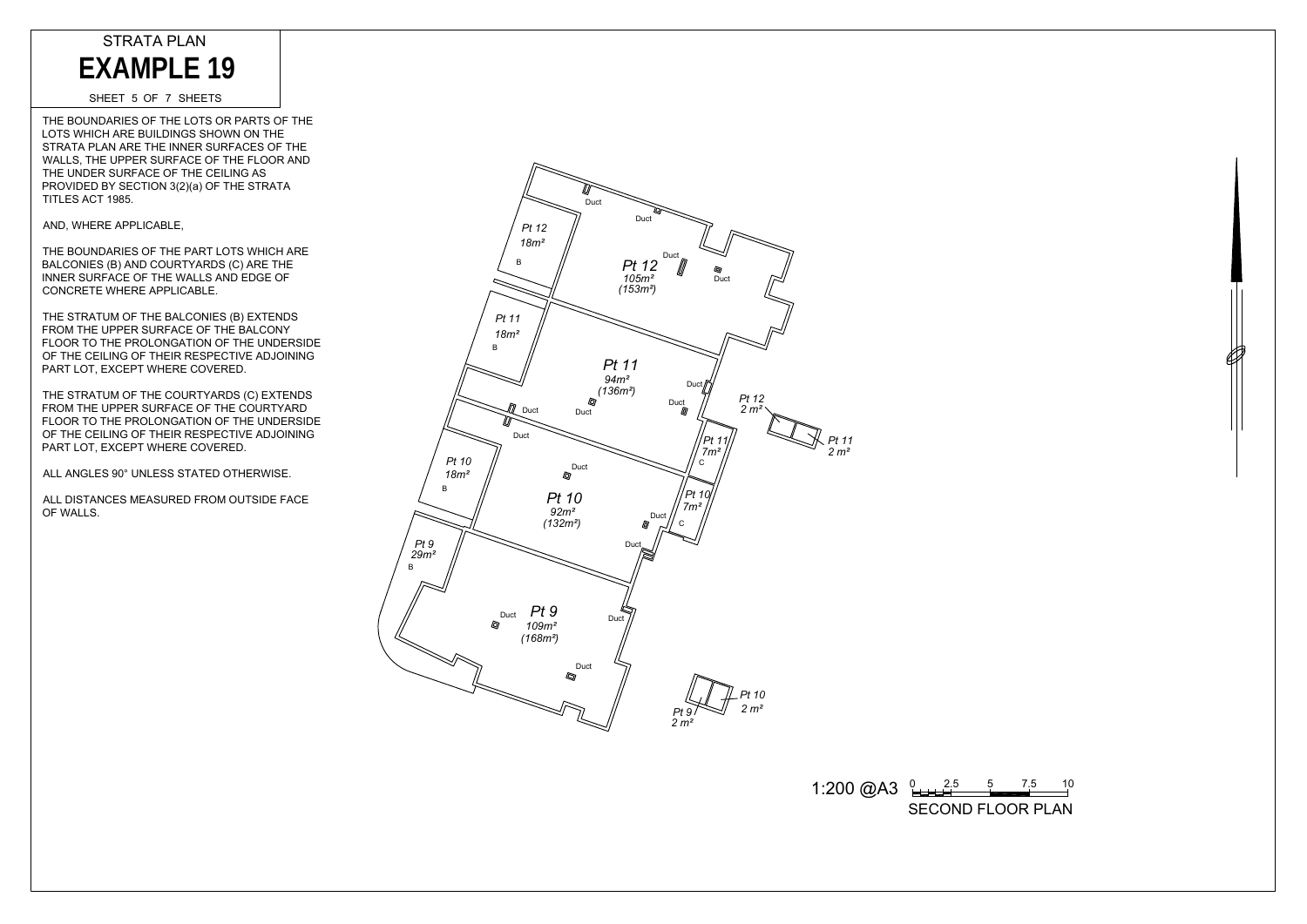SHEET 6 OF 7 SHEETS

THE BOUNDARIES OF THE LOTS OR PARTS OF THE LOTS WHICH ARE BUILDINGS SHOWN ON THE STRATA PLAN ARE THE INNER SURFACES OF THE WALLS, THE UPPER SURFACE OF THE FLOOR AND THE UNDER SURFACE OF THE CEILING AS PROVIDED BY SECTION 3(2)(a) OF THE STRATA TITLES ACT 1985. EXAMPLE 19<br>
SHEET 6 OF 7 SHEETS<br>
HE BOUNDARIES OF THE LOTS OR<br>
TRATA PLAN ARE BUILDINGS SHOW<br>
TRATA PLAN ARE THE INNER SURFACE OF THE CEILI<br>
HE UNDER SURFACE OF THE CEILI<br>
ROVIDED BY SECTION 3(2)(a) OF THE CEILI<br>
TLES ACT

AND, WHERE APPLICABLE,

THE BOUNDARIES OF THE PART LOTS WHICH ARE BALCONIES (B) AND COURTYARDS (C) ARE THE INNER SURFACE OF THE WALLS AND EDGE OF CONCRETE WHERE APPLICABLE.

THE STRATUM OF THE BALCONIES (B) EXTENDS FROM THE UPPER SURFACE OF THE BALCONY FLOOR TO THE PROLONGATION OF THE UNDERSIDE OF THE CEILING OF THEIR RESPECTIVE ADJOINING PART LOT, EXCEPT WHERE COVERED.

THE STRATUM OF THE COURTYARDS (C) EXTENDS FROM THE UPPER SURFACE OF THE COURTYARD FLOOR TO THE PROLONGATION OF THE UNDERSIDE OF THE CEILING OF THEIR RESPECTIVE ADJOINING PART LOT, EXCEPT WHERE COVERED.

ALL ANGLES 90° UNLESS STATED OTHERWISE.

ALL DISTANCES MEASURED FROM OUTSIDE FACE OF WALLS.



 $1:200 \text{ @A3 } \text{L1} \text{ }^{2.5} \text{ }^{5} \text{ }^{7.5} \text{ }^{10}$